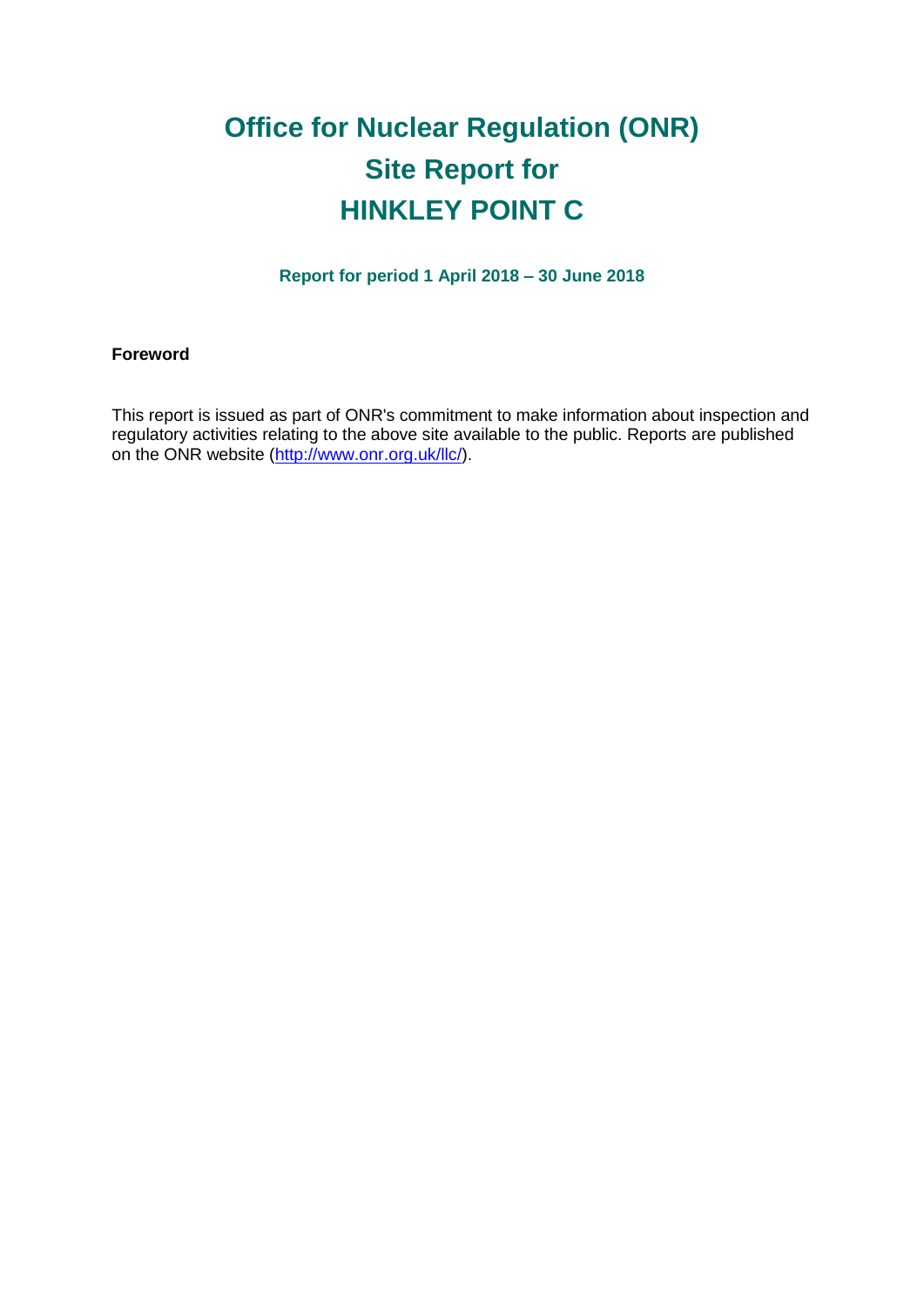# **TABLE OF CONTENTS**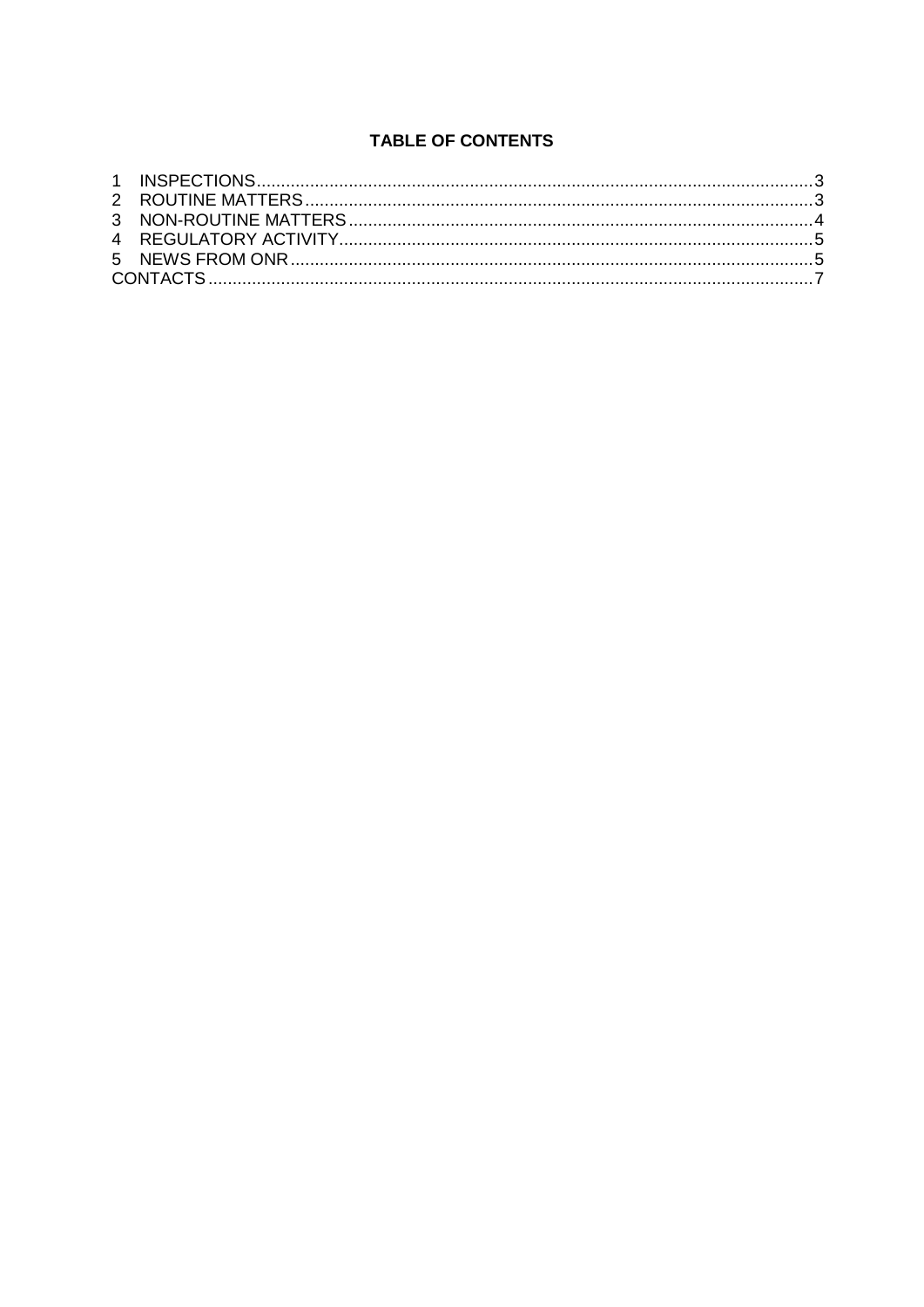## <span id="page-2-0"></span>**1 INSPECTIONS**

The ONR nominated site inspector and/or other ONR specialist inspectors including ONR warranted Health and Safety Executive Construction Division inspectors made inspections on the following dates during the quarter at the HPC construction site:

- **10 April 2018**
- **25 April 2018**
- **09 May 2018**
- $\blacksquare$  17 May 2018
- $19 21$  June 2018
- $\blacksquare$  24 June 2018

## <span id="page-2-1"></span>**2 ROUTINE MATTERS**

#### **2.1 Inspections**

Inspections are undertaken as part of the process for monitoring compliance with:

- **the conditions attached by ONR to the nuclear site licence granted under the** Nuclear Installations Act 1965 (NIA65) (as amended);
- **the Energy Act 2013;**
- the Health and Safety at Work Act 1974 (HSWA74); and
- regulations made under HSWA74, for example the Ionising Radiations Regulations 1999 (IRR99) and the Management of Health and Safety at Work Regulations 1999 (MHSWR99).
- the Regulatory Reform (Fire Safety) Order 2005
- the Nuclear Industries Security Regulations 2003

ONR has implemented a programme of intervention to:

- secure ONR's regulation of the construction and installation of two UK EPR<sup>TM</sup> reactor units by NNB GenCo (HPC) Ltd.;
- ensure that NNB GenCo (HPC) Ltd. is complying with its legal responsibilities;
- conduct theme focused interventions and cross-theme team inspections aimed at gathering evidence to form a judgement on the on-going development of NNB GenCo (HPC) Ltd.'s competence and capability and the effectiveness of its management arrangements for the controlling procurement, design and manufacture;
- to inform ONR's judgement on the adequacy of NNB GenCo (HPC) Ltd.'s site construction related compliance arrangements to support ONR's permissioning decisions in relation to start of pumping station construction and first nuclear island concrete.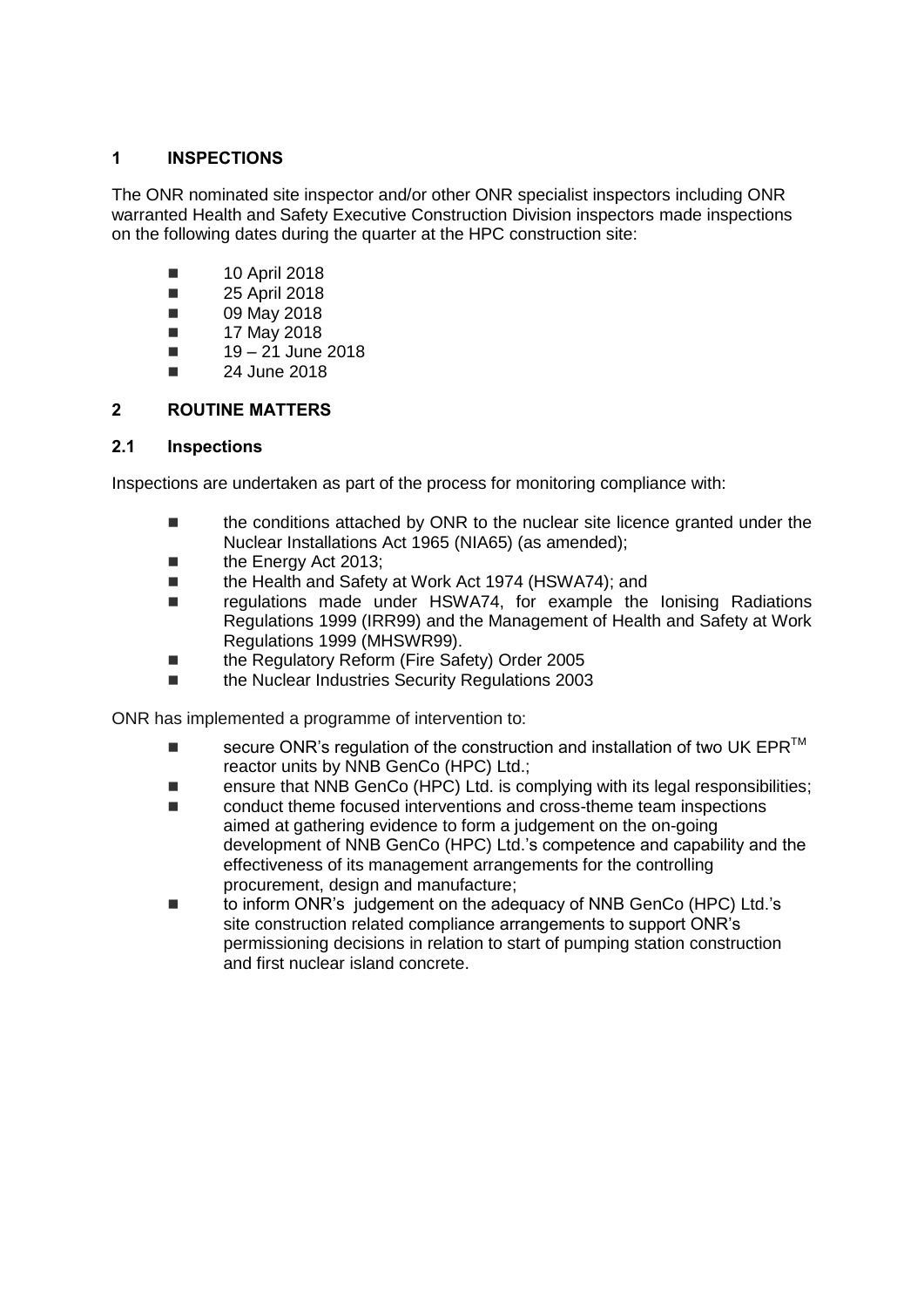In this period, routine site inspections at the Hinkley Point C construction site covering the following Licence Conditions (LCs) were performed:

- $\blacksquare$  LC07 Incidents in the site
- $\blacksquare$  LC17 Management systems
- $\blacksquare$  LC19 Construction or installation of new plant

As NNB GenCo (HPC) Ltd.'s construction activity increases at the HPC site, ONR's site interventions will include increasing focus on NNB's ability to adequately control construction at the HPC site in accordance with NNB GenCo (HPC) Ltd.'s justified design.

For LCs 17 and 19 ONR judged that NNB GenCo (HPC) had adequately implemented its licence compliance arrangements with only minor areas for improvement being identified.

For LC07 Incidents on the site, ONR judged that an inspection rating of AMBER (Seek improvement) was appropriate.

ONR noted that NNB GenCo had implemented a number of improvements to its' reporting and organisational learning processes; however a number of areas requiring further improvement were identified regarding the management of event investigations (and resultant actions) and oversight of non-investigation related actions. ONR has raised an associated regulatory issue to ensure appropriate regulatory oversight of the required improvements.

ONR continues its engagement with the project via site visits and meetings at NNB GenCo (HPC)'s office locations across the following themes:

- Design and Safety Case
- **E** Organisational Capability
- Conventional Health and safety and fire safety
- Security

These inspections are providing ONR with valuable intelligence on the progress NNB GenCo (HPC) is making to continue developing its competence and capability to manage the design, procurement and construction of Hinkley Point C.

#### <span id="page-3-0"></span>NON-ROUTINE MATTERS

Licensees are required to have arrangements to respond to non-routine matters and events. ONR inspectors judge the adequacy of the licensee's response, including actions taken to implement any necessary improvements.

During the reporting period no significant non-routine matters were identified.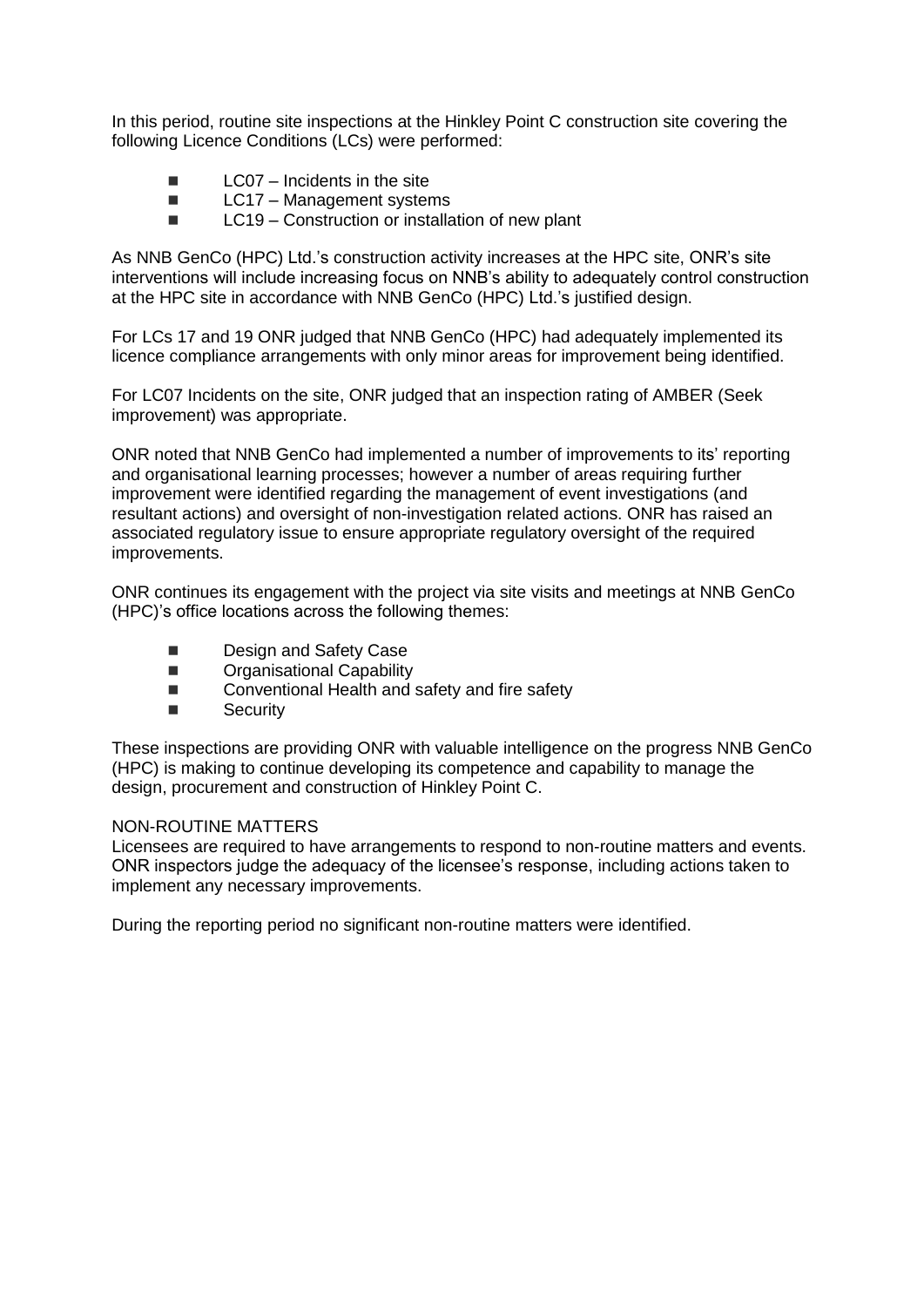# <span id="page-4-0"></span>**3 REGULATORY ACTIVITY**

ONR may issue formal documents to ensure compliance with regulatory requirements. Under nuclear site licence conditions, ONR issues regulatory documents, which either permit an activity or require some form of action to be taken; these are usually collectively termed 'Licence Instruments' , but can take other forms. In addition, inspectors may issue Enforcement Notices to secure improvements to safety.

No Licence Instruments or Enforcement Notices were issued during the period of this report.

#### **Table 1 Licence Instruments and Enforcement Notices Issued by ONR during this period**

| <b>Date</b> | <b>Type</b> | <b>Ref No</b> | <b>Description</b> |
|-------------|-------------|---------------|--------------------|
| l n/a       | n/a         | n/a           | ∣n/a               |

#### **REPORTS DETAILING REGULATORY DECISIONS TAKEN AT HINKLEY POINT C CAN BE FOUND ON THE ONR WEBSITE AT [HTTP://WWW.ONR.ORG.UK/PARS](http://www.onr.org.uk/pars/index.htm)**

#### <span id="page-4-1"></span>**4 NEWS FROM ONR**

#### Stakeholder Engagement

On 9 May we held our ONR annual Industry Conference, with the theme - 'Public Safety – everyone's responsibility.' Delegates from more than 45 different organisations attended, and we were delighted that Richard Harrington, Parliamentary under Secretary of State, Minister for Business and Industry, was able to join us to deliver a keynote speech. The conference provided us with an opportunity to engage directly with senior representatives from across industry and government on a number of topical and strategic issues affecting the sector.

As part of our continued stakeholder engagement work, we welcomed finance professionals from a number of nuclear site licensees and dutyholders to seminars in London and Birmingham in June. Led by our Finance Director, Sarah High, we hosted the seminars to provide the industry with a better understanding of our charging methodology, the principles we apply, and how the charging process works. To accompany the seminars we have also published a new booklet – How we charge for Nuclear Regulation – which is available on our website.

The next ONR/NGO engagement forum will take place on 11 October in London. This is a forum to discuss strategic, cross-cutting regulatory matters. Site specific matters are normally addressed via Site Stakeholder Groups. We are always keen to engage with a range of stakeholders and groups on nuclear safety and security issues, so if you do represent a nuclear-interest Non-Governmental Organisation, and are not already involved through our forum or via a Site Stakeholder Group, then please get in touch with the ONR Communications team for further details, via contact@onr.gov.uk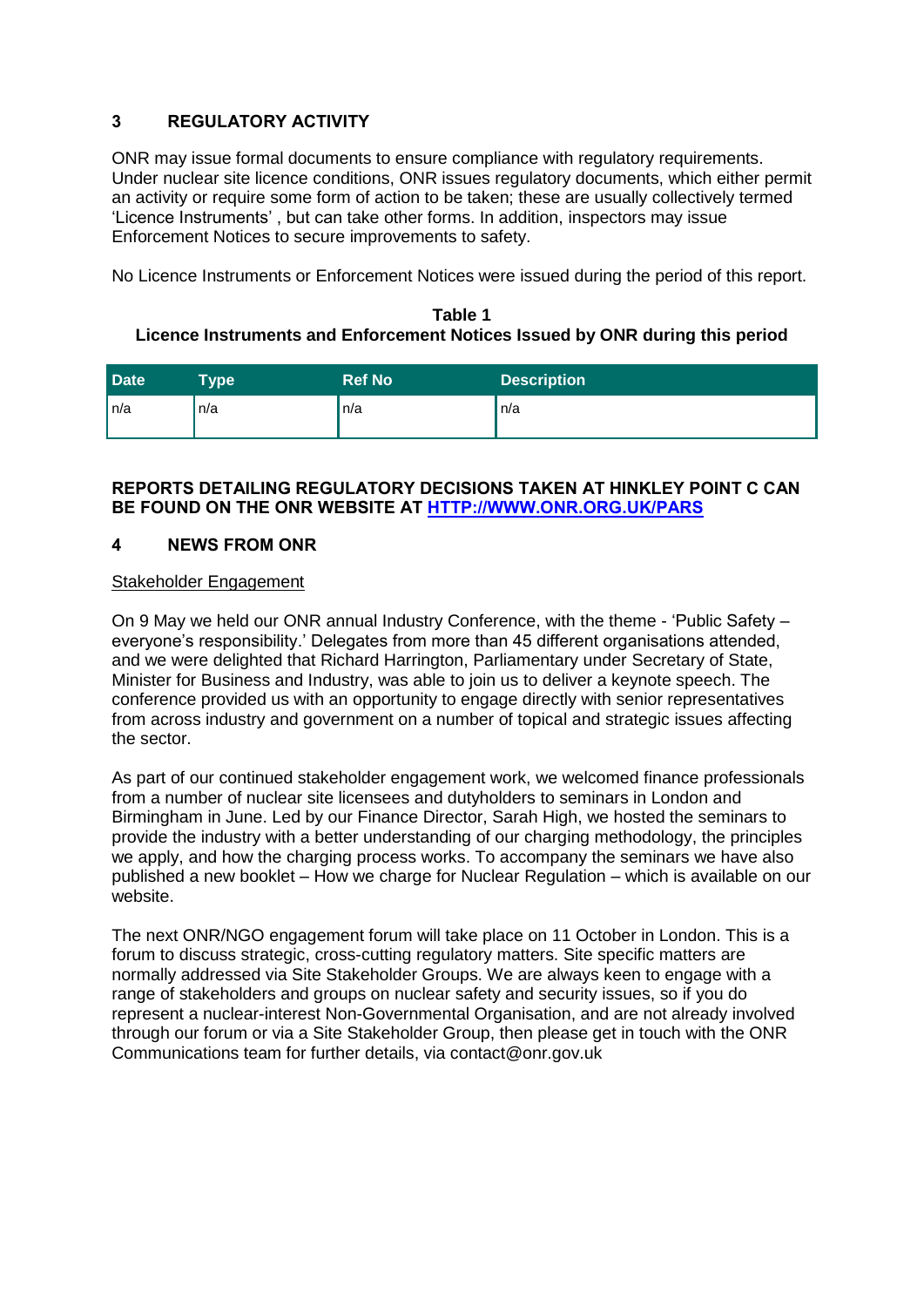#### Regulatory News

A delegation from ONR, led by Chief Nuclear Inspector Mark Foy, supported the UK's contribution to the 6th Joint Convention review meeting in Vienna. Bringing together 78 countries from around the world, the Joint Convention on the Safety of Spent Fuel Management and the Safety of Radioactive Waste Management is the world's leading international forum for ensuring society and the environment are protected from hazards arising from spent fuel and radioactive waste. Further details can be found on the IAEA website.

We have notified Sellafield Ltd of our intention to prosecute the company for offences under Section 2 (1) of the Health and Safety at Work etc. Act (1974). The charge relates to an incident on 5 February, 2017, at a facility which handles special nuclear materials, which resulted in personal contamination to a Sellafield Ltd employee. The decision to prosecute follows an ONR investigation into the incident.

In May we awarded the contract for delivery of the UK Nuclear Safeguards Information Management and Reporting System (SIMRS) to Axis 12 Ltd. The IT system is necessary for us to establish a domestic safeguards regime after the UK's withdrawal from the Euratom Treaty. The government has now launched the consultation on Nuclear Safeguards Regulation, further details can be found on our website.

#### Corporate News

In May we published a self-assessment exercise to update on how well our activity currently aligns with the Regulators' Code, which came into effect in April 2014 to provide a framework for how regulators should engage with those they regulate. The full report is available on our website.

In June we published our Annual Report and Accounts highlighting the extent of our regulatory activities. During the 17/18 year over 1,000 inspections were carried out across 36 licensed sites and transport dutyholders, ensuring the required standards of safety and security were met to protect the public and workers. The full report is available on our website.

In July we published our second gender pay report. The organisation-wide results show that ONR has a mean gender pay gap of 35.2%, which is wider than last year, although it is broadly similar to the rest of the UK nuclear industry and anticipated given our workforce profile, and that of the industries from which we have historically recruited. ONR is committed to addressing this issue and continues to focus on improving diversity and inclusion.

Our Chief Executive, Adriènne Kelbie, has agreed a three-year contract extension, taking her term of employment to January 2022.

Insight into ONR's work as an independent regulator of the nuclear industry can be found on the ONR website news centre [\(http://news.onr.org.uk\)](http://news.onr.org.uk/). For the latest news and updates from ONR visit the website and sign up for our ebulletin [\(http://www.onr.org.uk/ebulletin/index.htm\)](http://www.onr.org.uk/ebulletin/index.htm).